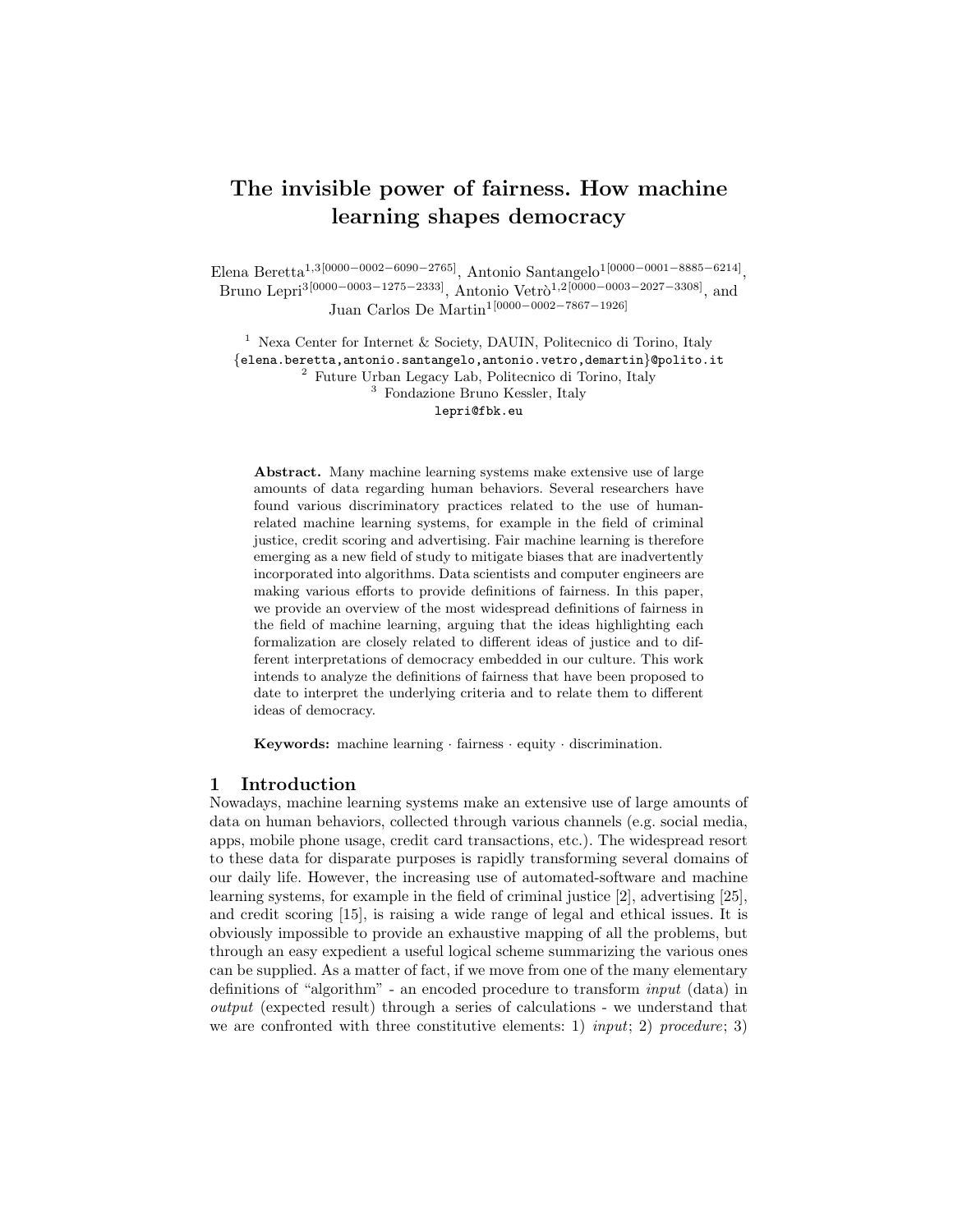output. A major concern in the first phase is the presence of biases in the input dataset (this is not the only one: for example, personal data protection is also a relevant issue). In the second phase, a largely debated issue is the transparency and accessibility of the procedure - the problem of the *black box* [21]; while the main problematic aspect of the third phase is the possible discriminatory effects of the algorithmic decision. A given ethical and/or legal problem must be studied with reference to: a) the phase in which it is mainly located, and b) the possible propagation of the issue throughout the algorithm's elaboration path. Since many application domains of machine learning algorithms are not protected by law against discrimination, the attention of actors belonging to different sectors is increasingly focusing on the way algorithms encode prejudices and lead to disproportionate results [20]. As a further development of the emergence of adverse outcomes, many researchers are involved in finding solutions to overcome the problem of discrimination in automated software systems by embedding the idea of fairness in the algorithm's structure. In this paper, we contribute to the debate on fairness in machine learning by discussing the impact that its recent mathematical formalizations may have on societies. In particular, we reflect on the meaning of each definition of fairness in relation to the different ideas of democracy and equality they take with them. Our hypothesis is twofold: on one side, we suppose different democratic cultures may foster the diffusion of different definitions of fairness; on the other side, the different ways of designing machine learning tools fit in different ways in the various societies and may fit better than others, especially because in a same social contexts various ideas of democracy may coexist. We describe in Section 2 the role of fairness in the field of machine learning; several recent mathematical implementations of fairness and various democracy typologies are exposed and analyzed in Subsection 2.1 and Subsection 2.2, respectively. In Section 3 we discuss commonalities among fairness definitions and democracy typologies, pointing out challenges and open issues for the fair machine learning research domain. Finally, Section 4 draws some conclusions and discuss potential future works on this topic.

## 2 Why fairness matters?

The way machine learning systems act is a crucial matter for our societies [20]. Algorithms are designed to recognize situations leading to satisfactory outcomes, they are modeled to look for patterns and characteristics in individuals that have historically brought to success, thereby not making things fair if randomly employed, but replicating models and past practices. A relevant example is the recent case, exposed by the investigative website  $ProPublica<sup>4</sup>$ , about the COM-PAS recidivism tool, an algorithm used to inform criminal sentencing decisions by predicting recidivism. In particular, the study found that COMPAS is evaluating useful risk factors for classification, such as socio-economic status and type of crime, which share high covariance with some sensitive attributes, in this case

<sup>4</sup> https://www.propublica.org/article/machine-bias-risk-assessments-in-criminalsentencing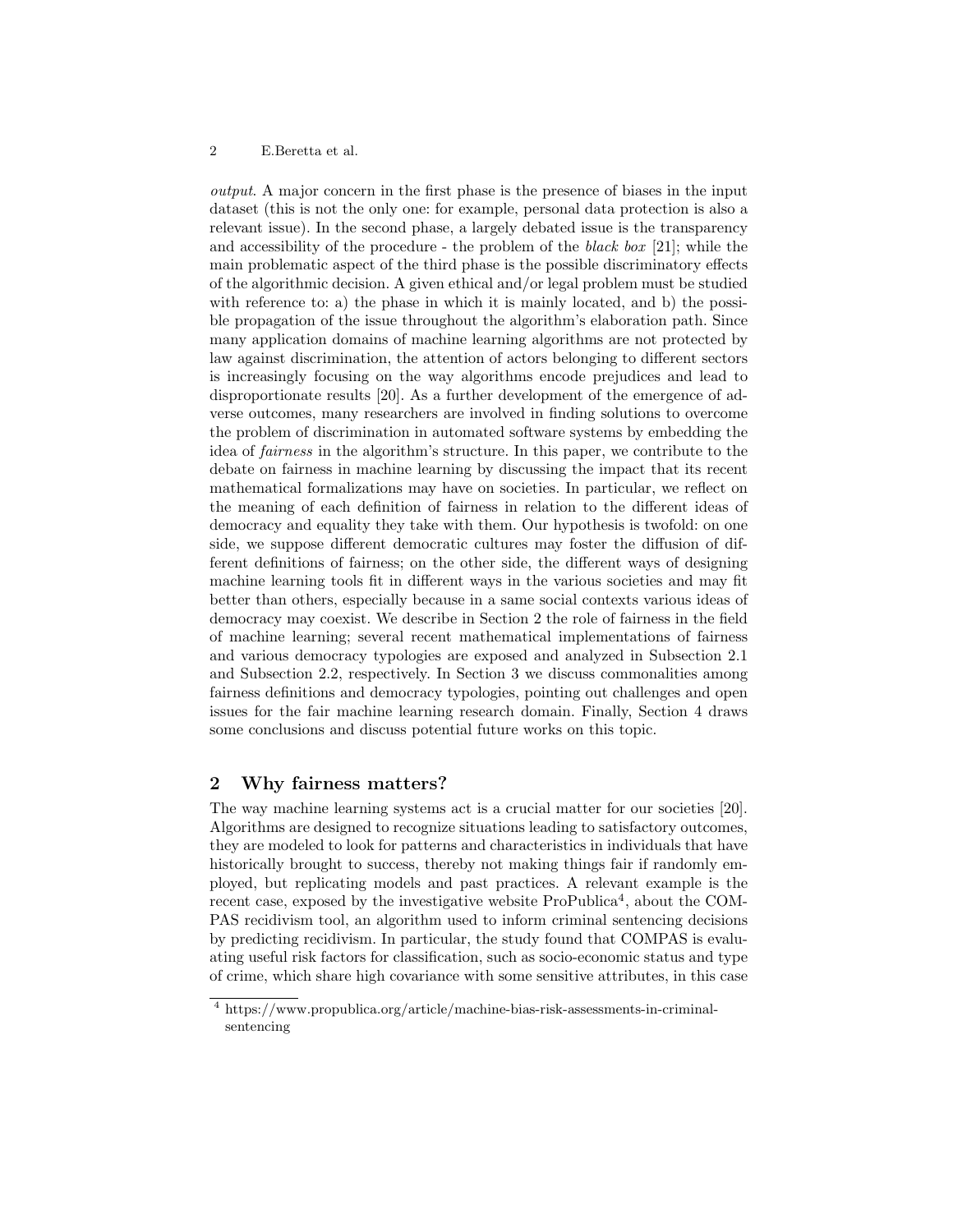the race. Although the reason for this high covariance may be the result of a preexisting prejudice present in a wider system than one considered for the analysis of recidivism , it should be underlined that the study found that COMPAS was significantly more likely to falsely label as high-risk of recidivism black defendants because of the above mentioned interaction, and to underestimate the risk of white defendants by less accurately detecting the false negative rate. Although research is increasingly concentrating in finding solutions to mitigate the segregating effect of some algorithms, many efforts will have to be done to consider when an algorithm fails, for whom it fails and what are the social costs of the failure [9]. Hence, designing a fair algorithm entails two aspects, closely related to each other: firstly, to evaluate the meaning of choosing one kind of fairness instead of another in a certain society; and secondly, to assess the degree of social acceptability subordinated to the context and to the selected fairness criterion. Considering that more than one definition of fairness cannot be achieved simultaneously [18], design choices have a relevant impact on the effect that the algorithm's outcomes will have on society. It is therefore quite relevant starting to figure out which kind of societal values and democratic concepts are tied to the current mathematical formalizations of fairness. In the following sections, we analyze the most relevant mathematical definitions of fairness provided in the machine learning research area, assuming that a decision on how to design a fair machine learning system could be acceptable with more probability as much as it corresponds to the ideas of democracy shaped by individuals in the social context in which it will be used.

## 2.1 Fairness in machine learning domain

In the recent years, several formal definitions of fairness have been suggested by the machine learning community. In Table 1, we report the most widespread ones grouped by similar characteristics: in particular, the first column indicates the name of the partitioning, while the second one the extended name of the fairness definition. Finally, the third column contains scientific references which are then further specified in Table 2.

First of all, we provide some mathematical notations that compose a typical setup in a machine learning domain:  $X$  denotes the features of an individual; Y denotes the target variable; A denotes a sensitive attribute (i.e. gender, race, etc.); C denotes a classifier; S denotes a score function or a conditional expectation. For example, the frequency of an event given certain observed characteristics can be written as  $S = E[Y|X]$ ; t is a threshold. In case of binary classifiers, the score value causes the acceptance of classifier outputs when it is above  $t$ , otherwise causes the rejection.

Then, we introduce and briefly describe the fairness definitions listed in Table 1, supplied with examples regarding risk assessment in the criminal justice domain. Individuals rated high risk of re-offending are classified by 0, otherwise 1 - that means low risk of recidivism. The variable race has been considered as a sensitive and protected attribute.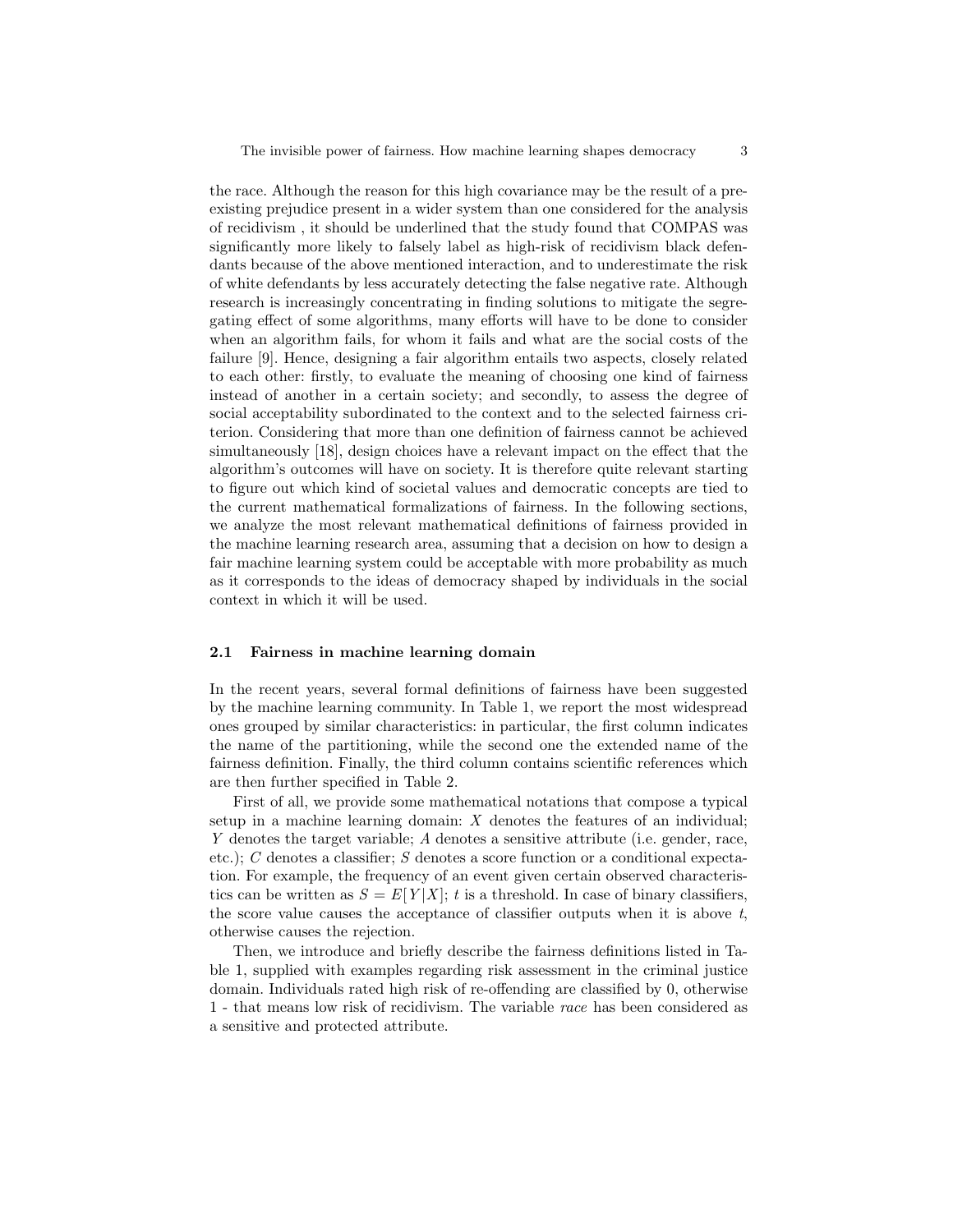| Partition                   | <b>Definition</b>       | Reference                |
|-----------------------------|-------------------------|--------------------------|
| $\overline{\mathrm{Group}}$ | Statistical             | [1, 3, 9]                |
| fairness                    | parity                  |                          |
|                             | Accuracy                | $\overline{10}$          |
|                             | parity                  |                          |
|                             | False positive          | [5, 7]                   |
|                             | parity                  |                          |
|                             | Positive rate           | $\overline{[4, 11, 12]}$ |
|                             | parity                  |                          |
|                             | Predictive parity       | [6, 7]                   |
|                             | Predictive value parity | $\lceil 3 \rceil$        |
|                             | Equal                   | $\overline{[4, 7, 9]}$   |
|                             | opportunity             |                          |
|                             | Equal                   | [4, 7]                   |
|                             | threshold               |                          |
|                             | Well-calibration        | $\left[ 2\right]$        |
|                             | Balance for             | $\overline{[2]}$         |
|                             | positive class          |                          |
|                             | Balance for             | $\overline{[2]}$         |
|                             | negative class          |                          |
| Individual                  |                         | $[1]$                    |
| fairness                    |                         |                          |
| Counterfactual              |                         | $\overline{[9]}$         |
| fairness                    |                         |                          |
| Preference-based            | Preferred treatment     | [8]                      |
| fairness                    | Preferred impact        | 8                        |
| Fairness through            |                         | Ι,<br>4, 9               |
| unawareness                 |                         |                          |

Table 1. Fairness in machine learning literature

Group fairness. Below, we introduce several formal definitions of group fairness.

Statistical parity. Classifier C satisfies statistical parity if  $P_a(C = 1) = P_b(C)$  $= 1$ ) for all groups a, b - i.e.  $a = black, b = white$ . This means that both black and white people should have equal probability to be classified as low risk.

Accuracy parity. Classifier C satisfies accuracy parity if  $P_a(C = Y) = P_b(C)$  $= Y$ ) for all groups a, b. This means that both black and white people should have equal probability to be correctly classified as low risk, if belonging to actual low risk rate, and correctly classified as high risk, if belonging to actual high risk rate.

False positive parity. Classifier C satisfies false positive parity if  $P_a(C = 1|Y)$  $= 0$ ) = P<sub>b</sub>(C = 1|Y = 0) for all groups a, b. This means that both black and white people with actual high risk rate should have equal probability to be incorrectly classified as low risk (False Positive Rate).

Positive rate parity. Classifier C satisfies positive rate parity if  $P_a(C = 1|Y)$  $= i$ ) = P<sub>b</sub>(C = 1|Y = i),  $i \in \emptyset$ , 1, for all groups a, b. This means that both black and white people should have equal probability to be incorrectly classified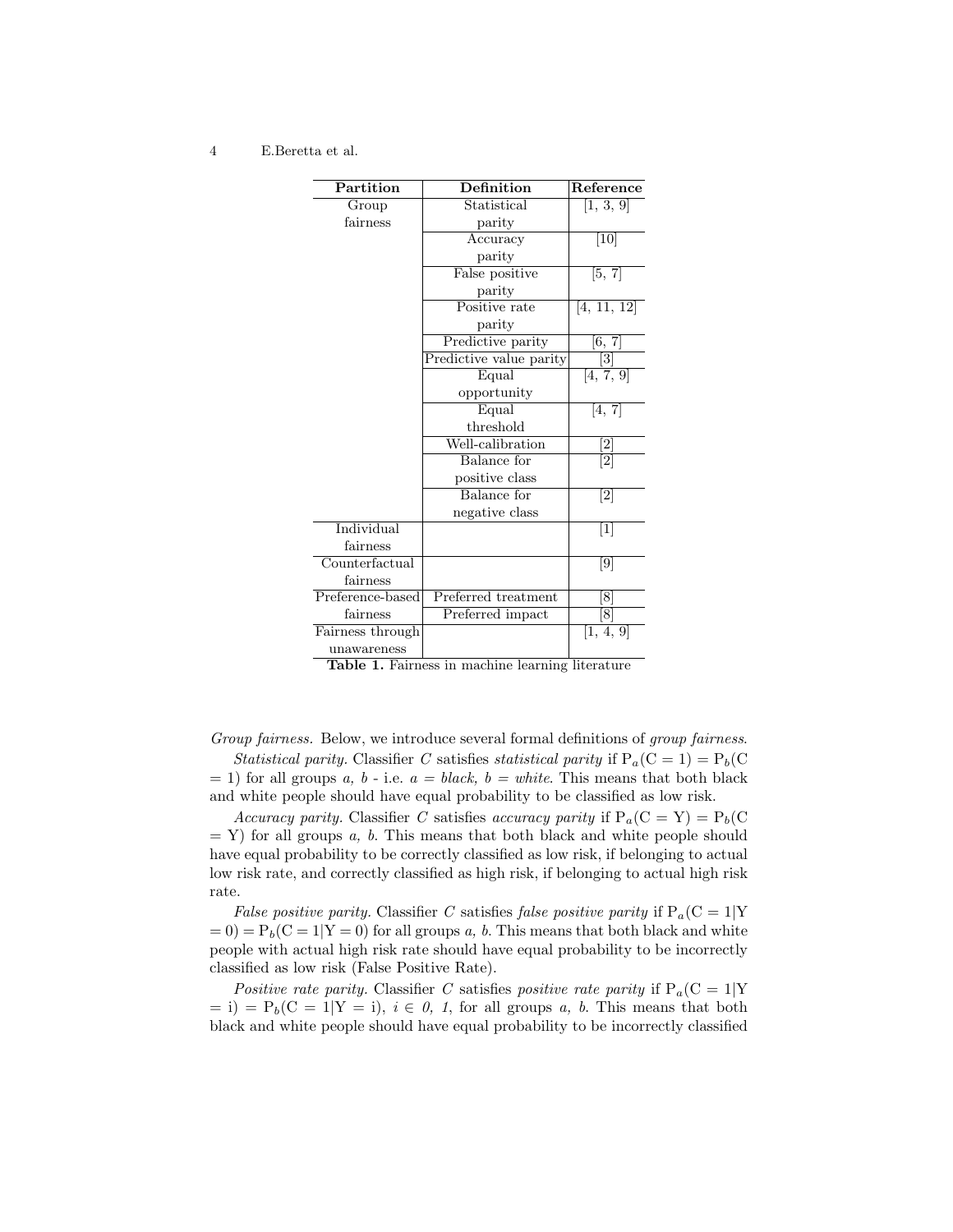| Reference                                   | Paper                                                                                                                                                                                 |  |
|---------------------------------------------|---------------------------------------------------------------------------------------------------------------------------------------------------------------------------------------|--|
|                                             | number                                                                                                                                                                                |  |
| [12]                                        | $\vert 1 \vert$                                                                                                                                                                       |  |
| $\left\lvert 18 \right\rvert$               | 2                                                                                                                                                                                     |  |
| 2                                           | $[3] % \includegraphics[width=0.9\columnwidth]{figures/fig_1a} \caption{Schematic diagram of the top of the top of the top of the top of the top of the right.} \label{fig:1} %$      |  |
| 15                                          | $[4] % \includegraphics[width=1\textwidth]{images/TrDiM-Architecture.png} \caption{The figure shows the results of the estimators in the left hand side.} \label{TrDiM-Architecture}$ |  |
| $\left[ 9 \right]$                          | [5]                                                                                                                                                                                   |  |
| [24]                                        | [6]                                                                                                                                                                                   |  |
| [7]                                         | $\left\lceil 7 \right\rceil$                                                                                                                                                          |  |
| [28]                                        | [8]                                                                                                                                                                                   |  |
| $\left[19\right]$                           | [9]                                                                                                                                                                                   |  |
| $\left[10\right]$                           | 10                                                                                                                                                                                    |  |
| [27]                                        | 11                                                                                                                                                                                    |  |
| 4                                           | 12                                                                                                                                                                                    |  |
| References<br>$\boldsymbol{2}$<br>ble<br>Ľа |                                                                                                                                                                                       |  |

as low risk - False Positive Rate - and to be correctly classified as low risk (True Positive Rate).

Predictive parity. Classifier C satisfies predictive parity if  $P_a(Y = 1|C = 1)$  $= P_b(Y = 1|C = 1)$ , for all groups a, b. This means that both black and white people with low risk predicted score (Positive Predictive Value) should have equal probability to really belong to the low risk class.

Predictive value parity. Classifier C satisfies predictive value parity if  $(P_a(Y))$  $= 1|C = 1) = P_b(Y = 1|C = 1)$   $\wedge (P_a(Y = 0|C = 0) = P_b(Y = 0|C = 0))$  for all groups a, b. This means that both black and white people with low risk predicted score (Positive Predicted Value) should have equal probability to really belong to low risk class, and both black and white people with high risk predicted score (Negative Predictive Value) should have equal probability to really belong to high risk class.

Equal opportunity. Classifier C satisfies equal opportunity if  $P_a(C = 1|Y =$  $1) = P_b(C = 1|Y = 1)$  for all groups a, b. This means that both black and white people with actual low risk rate should have equal probability to be incorrectly classified as high risk (False Negative Rate). Since mathematically a classifier that satisfies False Negative Rate equity satisfies at the same time True Positive Rate equity, the definition also implies that both black and white people with actual low risk rate should have equal probability to be correctly classified as low risk.

Equal threshold. Classifier C satisfies equal threshold if  $P_a(Y = 1|S = s)$  $P_b(Y = 1|S = s), s \in [0, 1]$ , for all groups a, b. This means that both black and white people should have equal score threshold  $t$  under which they are classified at low risk, and above which they are classified at high risk.

Well-calibration. Classifier C satisfies well-calibration if  $P_a(Y = 1|S = s)$  $P_b(Y = 1|S = s) = s, s \in [0, 1],$  for all groups a, b. This means that both black and white people with the same score should be treated comparably "with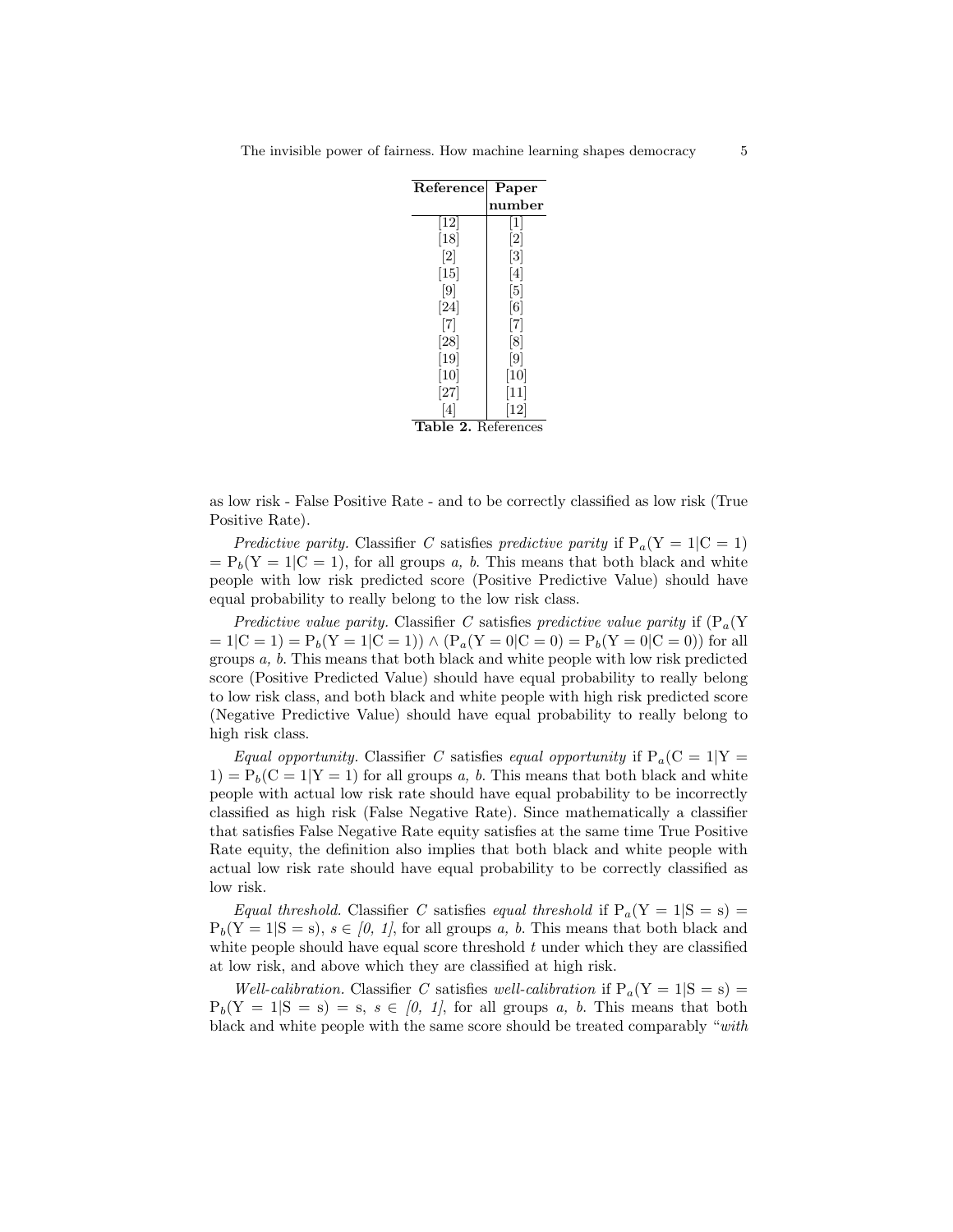respect to the outcome, rather than treating black and white people with the same score differently based on the race group they belong to"[18].

Balance for positive class. Classifier C satisfies balance for positive class if  $E_a(S|Y = 1) = E_b(S|Y = 1)$ , for all groups a, b. This means that both black and white people with an actual low risk rate should have the same expected value assigned by the classifier C (a classifier uses the characteristics of individuals to identify which class - or group - they belong to). That is to say, it should not happen that the scoring process is "systematically more inaccurate for negative cases - high risk score - in one group than the other"[18].

Balance for negative class. Classifier  $C$  satisfies balance for negative class if  $E_a(S|Y=0) = E_b(S|Y=0)$ , for all groups a, b. This means that both black and white people with an actual high risk rate should have the same expected value assigned by the classifier  $C$ . That is to say, it should not be that the scoring process is "systematically more inaccurate for positive cases - low risk score - in one group than the other"[18].

Individual fairness. Given a set of individuals V and a set of outcomes  $A =$  $\{0, 1\}$ , and considering a metric on individuals d:  $V x V \rightarrow R$  and randomized mappings  $M: V \to \Delta A$ , *individuals fairness* is achieved if a randomized classifier, mapping individuals to distributions over outcomes, minimizes expected loss subject to the  $(D,d)$ -Lipschitz condition of  $D(Mx, My) \leq d(x, Y)$  [12].

This means that two individuals are similarly classified if they are considered similar with respect to a particular task, such as to pay off a debt with a bank.

Counterfactual fairness. Classifier C satisfies counterfactual fairness if  $P(C_{A \leftarrow a})$  $(U^5) = y|X = x, A = a$  =  $P(C_{A \leftarrow a'} (U) = y|X = x, A = a)$ . That is, given a set of attributes (education level, type of crime, drugs problems and protected attribute  $A = race$ ) and an outcome  $\hat{Y}$  to be predicted (recidivism), a graph is counterfactually fair if race is not directly linked to  $\hat{Y}$  through any other attributes.

Intuitively, this means that a decision is fair towards an individual if it is the same in (i) the actual world and (ii) a counterfactual world where the individual belonged to a different demographic group (i.e. white instead of black).

Preference-based fairness. Here, we introduce new formalization of fairness [28] that are inspired by the concepts of fair division in economics and game theory [26, 3].

Preferred treatment. Classifier C satisfies preferred treatment if  $B_a(C_a) \geq$  $B_{a'}(C_{a'})$ , for all a,  $a' \in A^6$ . This means that the preferred condition is preserved if each group obtains more benefit from their own classifier then it would be assigned from any other classifier. In other words, both black and white people

 $5 "U is a set of latent background variables, which are factors not caused by any vari$ able in the set V of observable variables"[19]

 $6$   $B_a$  is the fraction of beneficial outcomes received by users sharing a certain value of the sensitive attribute a[28]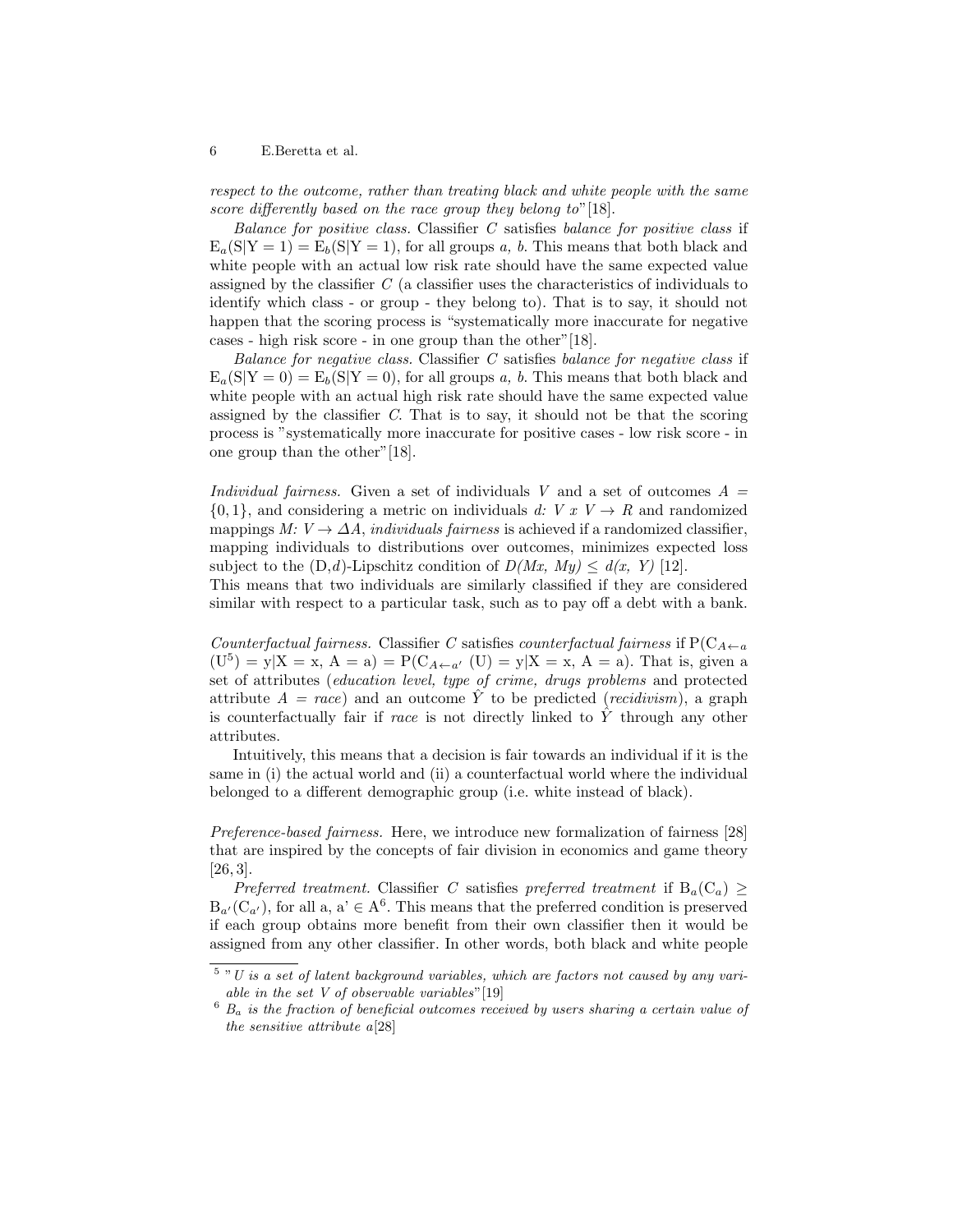should prefer "the set of decisions they receive over the set of decisions they would have received had they collectively presented themselves to the system as members of a different sensitive group"[28].

Preferred impact. Classifier C satisfies preferred impact if  $B_a(C) \geq B_a(C)$ , for all  $a \in A$ . This means that the preferred condition is preserved if a classifier C, with respect to any other classifier, assigns at least the same benefit for all groups. In other words, both black and white people should prefer "the set of decisions they receive over the set of decisions they would have received under the criterion of impact parity"[28].

Fairness through unawareness. Classifier C satisfies fairness through unawareness if X:  $X_a = X_b \rightarrow C_a = C_b$  for both individuals a, b. This means that for example the attribute race should not be used to train the classifier and thus to take a decision (i.e. granting or not a loan).

#### 2.2 Fairness and democracy

In order to understand which idea of fairness can be affirmed in a certain society, it may be useful to relate it to the type of democracy in force within the latter. In this way, we may reflect on the concept of equality that this idea of democratic life brings with it. As the philosopher Christiano writes [8], democracy is a procedure for taking collective decisions characterized by the fundamental equality of those who participate in it. According to Bozdag and Van Den Hoven [6], there are at least four different ways of conceiving democracy, which must be seen as some sort of ideal types, that interact and confront each other in reality, giving rise to the different democratic regimes in force in the world. The first is the model of *liberal democracy*, commonly centred on the defence of fundamental rights and freedoms (i.e. self-determination, choice, private property, expression, etc.) from all forms of coercive power [11], [16]. It is an individualistic vision of democratic life, according to which democracy must be the place that preserves the freedoms of the individual, characterizing itself as a procedure which, through electoral competition and voting, represents and aggregates the will of individuals. In this case, the criterion of justice on which the concept of equality between persons is based denies the maxim of egalitarianism, according to which all men must be (at the very least) equal in everything, but admits the equality of all only in something, that is, in the so-called fundamental rights [5, p. 95]. The second model is that of *deliberative democracy* [6], seen as a way of taking collective decisions, based on a confrontation between free and equal citizens. This confrontation must be aimed at finding logical solutions to satisfy the good of all. Here, the emphasis is less on the individual and more on her/his participation in common life. Democracy is not seen as the mere aggregation of the will of individuals in a vote, but as a place where people can talk to each other, make their points of view count and try to understand, together, which is the best one. The fulcrum of all this is the exercise of a rationality, in a certain sense, devoid of the will to affirm partisan interests, which is very similar to the rationality theorized by Habermas [14] and Rawls [22], [23]. In this case, equality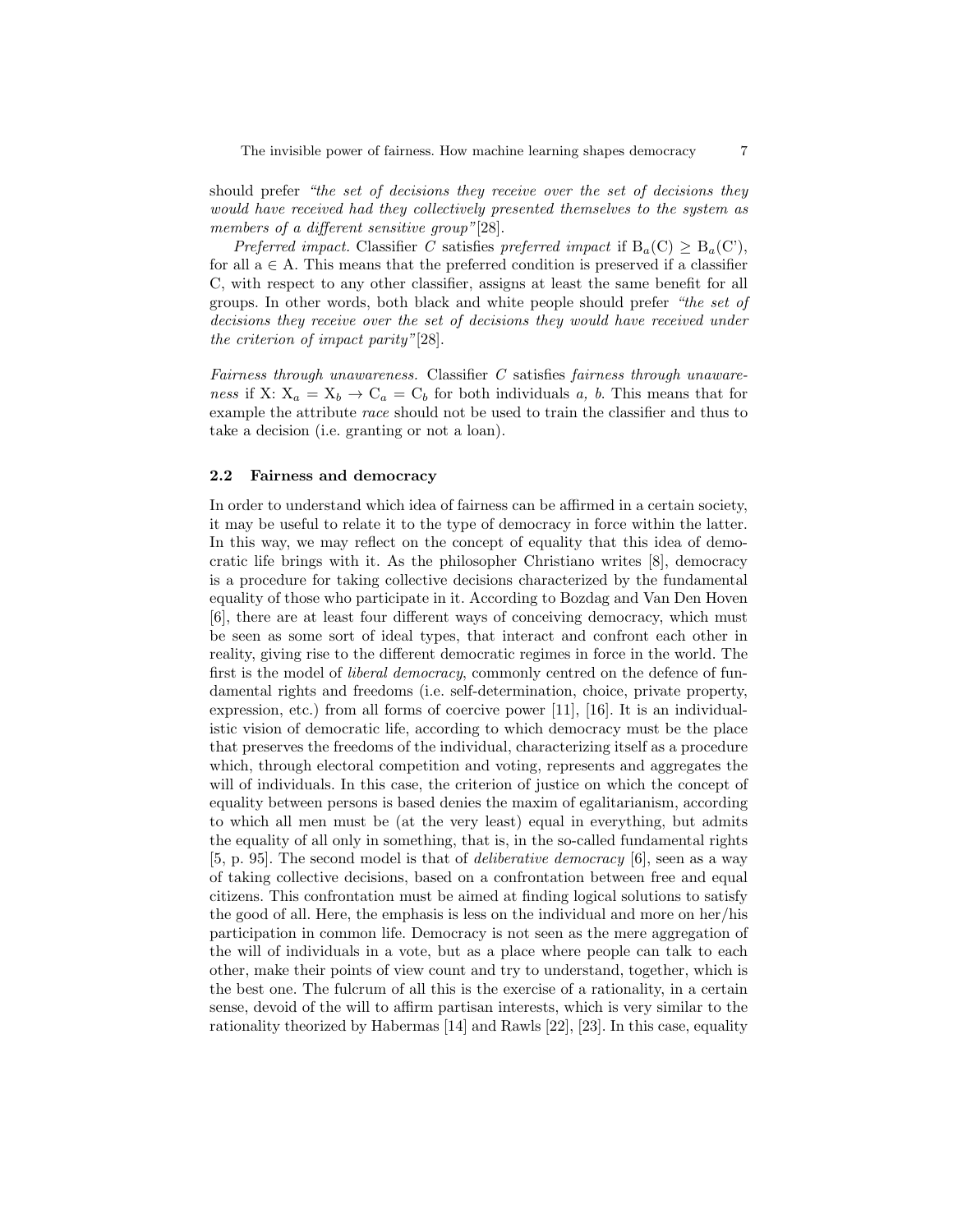is above all in the possibility of having access to the deliberative process and in ensuring that one can confront others, even if s/he is part of a minority. The third model of democracy is what Bozdag and Van Den Hoven [6] call republican or protesting. It is based on the idea that all citizens must be free from the arbitrary exercise of power by someone. For this reason, they must be able to control the activity of those who govern them, being at the same time able to challenge it. More than the consensus of deliberative democracy, therefore, in this case it is fundamental the power to challenge choices and points of view that are not shared. It is very important the transparency and publicity of the actions of the rulers, and it is essential that anyone can question them, in a way that can produce some effect. This is the kind of equality that the supporters of this model of democracy are aiming for. The fourth model is that of competitive democracy [17]. It logically contrasts with that of deliberative democracy, because its proponents do not believe that people, by confronting and using pure rationality, can reach an agreement on the common good. Often, the positions of each one are based on passions, partisan interests, instances that one does not want or cannot negotiate. Democracy, then, must consist of a set of procedures that allow the supporters of the various positions to express themselves and to confront each other, in order to prevail. This must be done knowing that the opponents, having lost a confrontation, will have the opportunity to assert their demands in future occasions. Equality, in this case, is similar to the one existing in a competitive context, in which the participants have, at the beginning, the same opportunities to assert themselves. It is defined, in fact, as equality of opportunity [5, p. 24-26]. To these four models, however, it is necessary to add a fifth that we could define as egalitarian democracy, following Bobbio's reasoning [5, p. 26-38]. It is based on the ideal of guaranteeing a de facto equality which, as Bobbio himself writes (ibidem, p. 27), is economic equality. In practice, egalitarian democracy tries to reduce the distance between those who have less and those who have more, with equalizing mechanisms such as progressive taxes, subsidies to the poor, and so on. Hence, the principle on which it is based is the opposite of that of competitive democracy, in the sense that its proponents recognize the differences between people rather than what they have in common, and try to favor those who are disadvantaged.

## 3 Results

In the previous section we exposed the most widespread fairness criteria formalized in the machine learning domain, observing that the achievement of fairness is subordinated to various probabilistic constraints, each of them related to one or more parts which an algorithm is composed of (see Section 1). The connection among machine learning approaches and democratic structures similarly exists: as well as fair parameters can be encoded both in procedure and in algorithms' outcome, even democratic values can be accomplished both in procedural and in outcome part of a decision. Therefore, as we show in Figure 1, selecting a fairness criterion instead of another is a trade-off process where the decisionmaker is called upon to determine if the achievement of the desired goal entails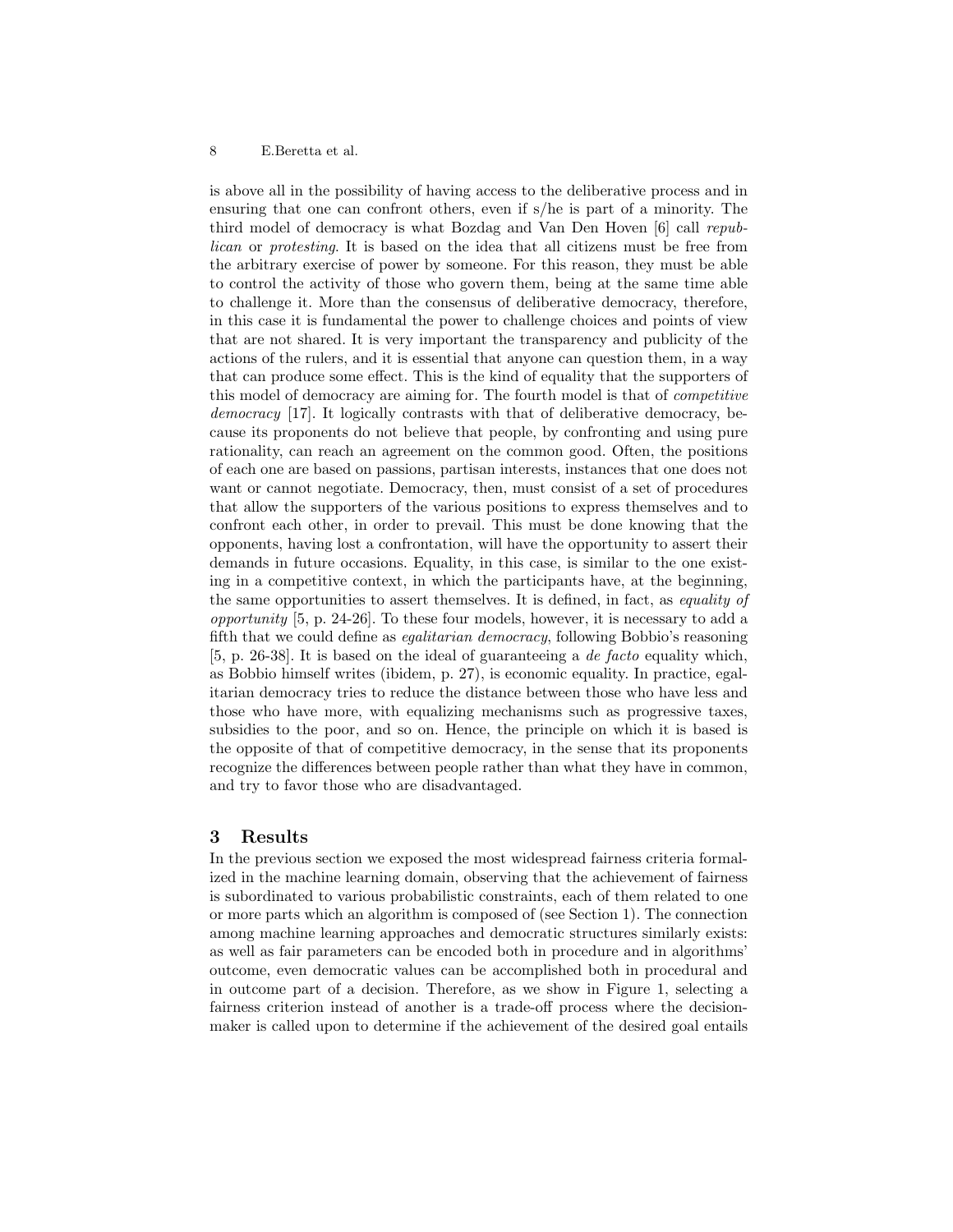preserving parity (all individuals are equal on the basis of some protected attributes) or satisfying preferences (individuals may have different preferences independent from protected attributes), and if it has to be reached by means of procedure constraints or impact factors. In other words, should the algorithm be fair in the way it takes a decision or should the decision be fair itself? The first column refers to the practice of preserving a kind of equality among people, while the second one refers to the practice of satisfying preferences; rows indicate in which part of an algorithm the fairness criteria are embedded and if inequality is mitigated from the beginning or in a second phase. The following partitioning (Figure 1), inspired by Gajane and Pechenizkiy [13] is the result of our reasoning, which is explained in details for each democracy type in the following subsections.



Fig. 1. Trade-off in fairness selection process related to democracy typologies. Legend: Competitive (green), Liberal (yellow), Egalitarian (orange)

Liberal democracy Liberal democracy is a model based on self-determination and preservation of individual freedom. Analyzing the mathematical formulation of individual fairness, we believe that such a notion of fairness underlies an idea of liberal democracy; in fact, even though attention is paid to protect minorities' rights, individual diversity is chiefly preserved in preferential way, considering individuals not because of an intrinsic differentiation but rather because of some different tasks for which they are similarly treated.

Competitive democracy This kind of democracy expresses the idea that actors cannot reach an agreement among themselves on a specific result by reason of utility; this reasoning implies the condition occurring when allocation of goods is such that it is not possible to improve the condition of one actor without worsening the condition of another one. So the best that can be done is guaranteeing equality of opportunity among groups through preserving and protecting minorities' rights. Therefore, from the point of view of competitive democracy, the mechanism of satisfying preferences could be seen as considering like a game which each individual should have the same opportunity to play. In this sense, almost all the fairness definitions that we have reported reflect the competitive democracy criteria; in fact, the majority of them encodes the idea that all people should have the same possibility of being correctly classified (i.e. each individual should have the same opportunity to receive a loan if s/he deserves it). From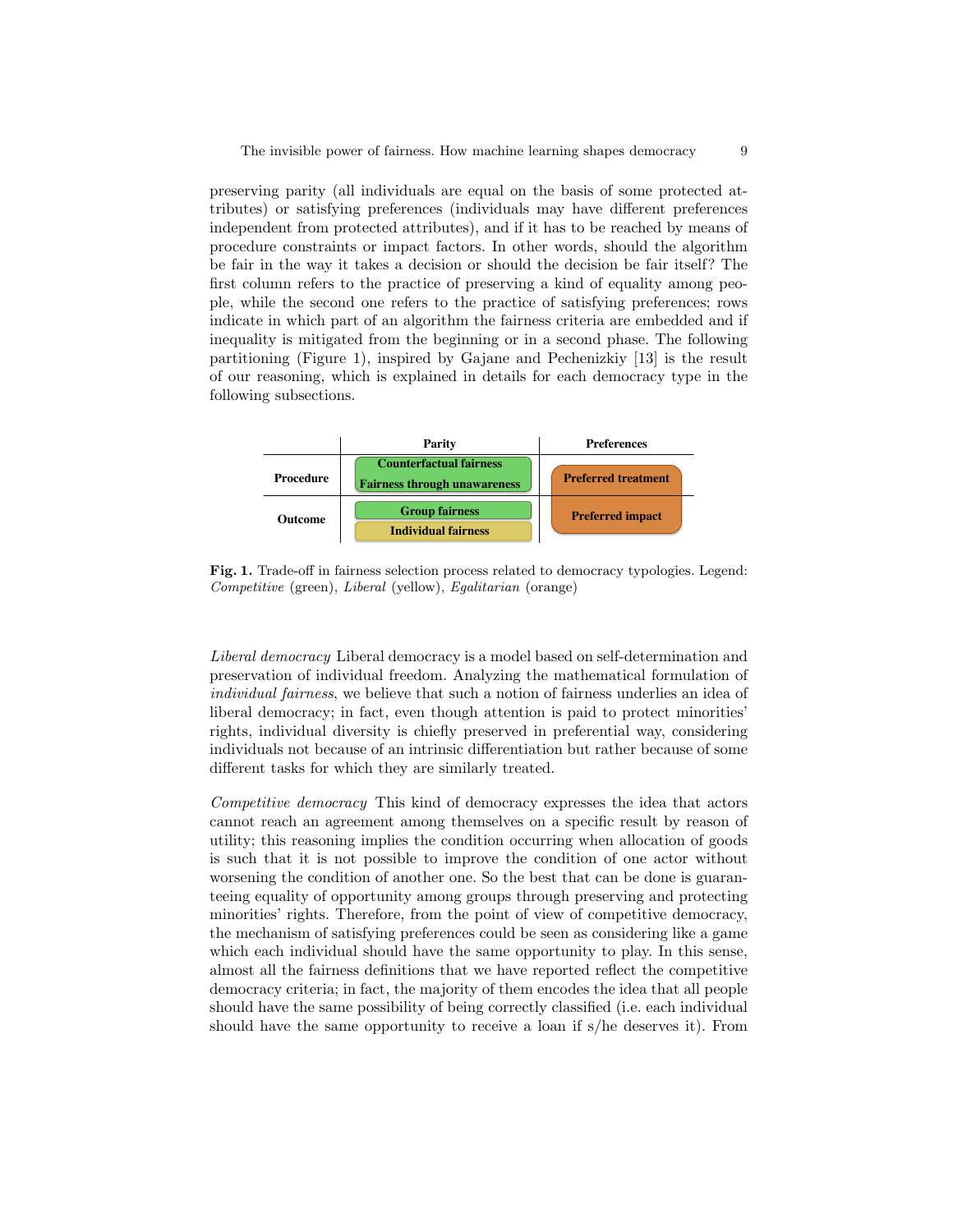a statistically point of view, fairness definitions clustered in the group fairness partition are not substantially very different, the disparity mainly consists on the observer's point of view, or rather the stakeholder's; i.e., in *statistical parity* we assume the society's point of view that wonder "Is the selected set demographically balanced?"; in false positive parity we assume the defendant's point of view that wonder "What is the probability that I'm incorrectly classified as high-risk?"; in predictive value parity we assume the decision-maker point of view that wonder "Of those I have labeled at high risk, how many will be recidivists?".

Egalitarian democracy This type of democracy is inspired to Bobbio's notion of distributive egalitarianism, intended as a way of redistributing material resources between advantaged and disadvantaged people [5, p. 30-38]. But if we extend the idea of redistribution also to political resources, knowledge, etc., then we can apply it to the fairness criteria we have reported. In fact, no definition of fairness completely fulfills egalitarian democracy criteria, but preference-based models are the closest ones; in fact, both definitions of preference-fairness refer to the concept of benefit, which as expressed in the definition of Zafar et al. [28] is very similar to the concept of favoring individuals belonging to minorities. We exclude republican and deliberative democracy from the general classification reported in Figure 1. The problems that are faced, when reflecting on the republican model of democracy, are usually touched, within the ethics of data and algorithms, when referring to the issues of transparency and accountability of computer tools. Since the attention mainly focuses on monitoring who exercises the power and on controlling the decisions, we believe actually the whole general ground of fair machine learning has been inspired by republican democracy values. But none of the definitions of fairness we have reported have directly to do with transparency and accountability, which have to be considered as the results of the whole fairness process.

Instead, deliberative democracy is a model based on agreement and on the idea that all individuals are free and equal to each others, when having the possibility of seeing their instances represented and taken into consideration in the contexts where decisions about them and their lives are taken. Its ethical premises are very similar to the ones of competitive democracy. In fact, strong attention is given to preserve minorities' rights and to give everyone equal possibilities to participate to the game of democratic debate. But once again, we think none of the fairness definitions we have reported has directly to do with guaranteeing that democratic decisions are taken acknowledging the instances of everybody. Moreover, we believe at the present the field of fair machine learning still lacks fairness definitions built on egalitarian democratic principles. In fact, if almost all fairness definitions are to some extent based on the principle that everyone should have equality of opportunities, egalitarian democratic definitions can be considered in contrast to this principle, because they rely on a sort of an inequality principle, according to which a disadvantaged individual must be favored over others. Criteria relating to most of the fairness definitions are linked to competitive democracy which may be a following stage of the egalitarian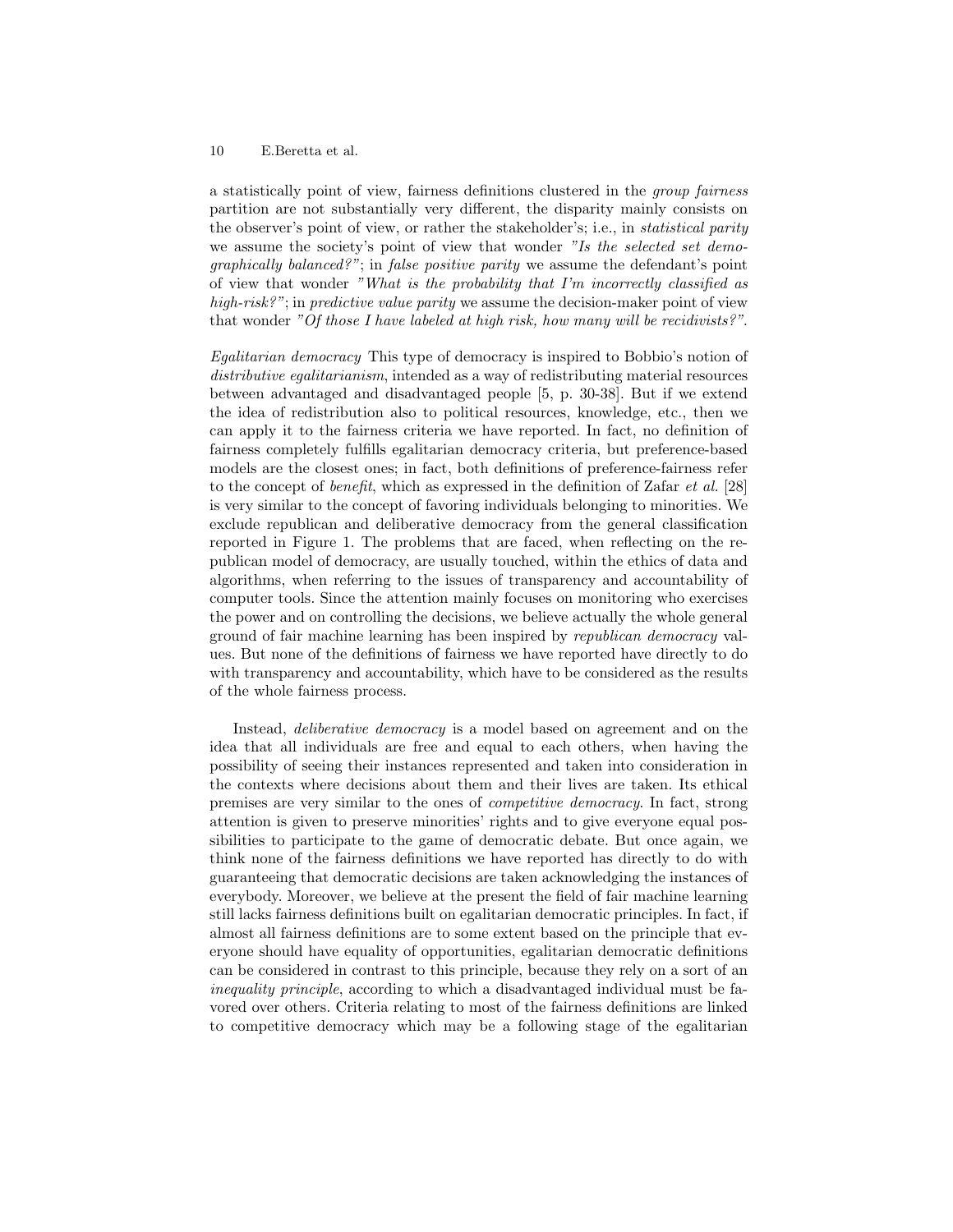democracy, because competitive democracy rules, according to which everyone should have the opportunity to fairly participate at the competition, can be better implemented if inequalities are previously resolved through a distributive logic.

# 4 Discussion and Conclusions

Over the last decade machine learning has radically changed the way we take a decision. Many researchers studied the performances of statistical models and human judgments, demonstrating how in some circumstances models based on machine learning have surpassed those based on human judgments ([1]). Moreover, by now machine learning algorithms are well known to use a large-amount of data to induce a particular rule starting from a generalized datum; in this article we have addressed problems related to the correctness of these rules. The examples enhancing machine learning models have in fact shown how often the results reflect bias and human prejudices in different contexts - especially those in which we try to reproduce and analyze human behavior. Hence, several efforts have been devoted to finding solutions that re-calibrate balances in outputs of machine learning systems. However, the debate around *fairness* the in machine learning domain displays a profound and relatively worrying lack: although researchers are acting and reacting in a positive and proactive way, data scientists and computer engineers are increasingly involved in taking decisions that affect individuals, operating as judges in decision-making processes and constituting a sort of invisible power - although in a positive way - whereas society at large should play this role. In this article, we enrich these efforts and the related debate, highlighting that meanings of fairness, underlying to statistical constraints, and the democratic values are strictly connected; in fact, we carry on the idea that the spread of one fairness definition instead of another is highly justified by the ideas of justice and democracy shared among the society in which the abovementioned fairness criterion is selected. We consider this qualitative analysis as a prelude of quantitative researches. For example, our study may pave the way for the implementation of an agent-based model that mimics the decision-making, where agents are informed by different kind of democratic values. The aim of the model would be to analyze which statistical parameters lead to specific fairness criteria and under which probabilities. Moreover, we plan to further develop our work by proposing a new formalization of fairness based on egalitarian democratic principles.

## References

- 1. Barocas, S., Hardt, M., Narayanan, A.: Fairness and Machine Learning. fairmlbook.org (2018), http://www.fairmlbook.org
- 2. Berk, R., Heidari, H., Jabbari, S., Kearns, M., Roth, A.: Fairness in criminal justice risk assessments: The state of the art. Sociological Methods & Research (2018)
- 3. Berliant, M., Thomson, W.: On the fair division of a heterogeneous commodity. Journal of Mathematics Economics (1992)